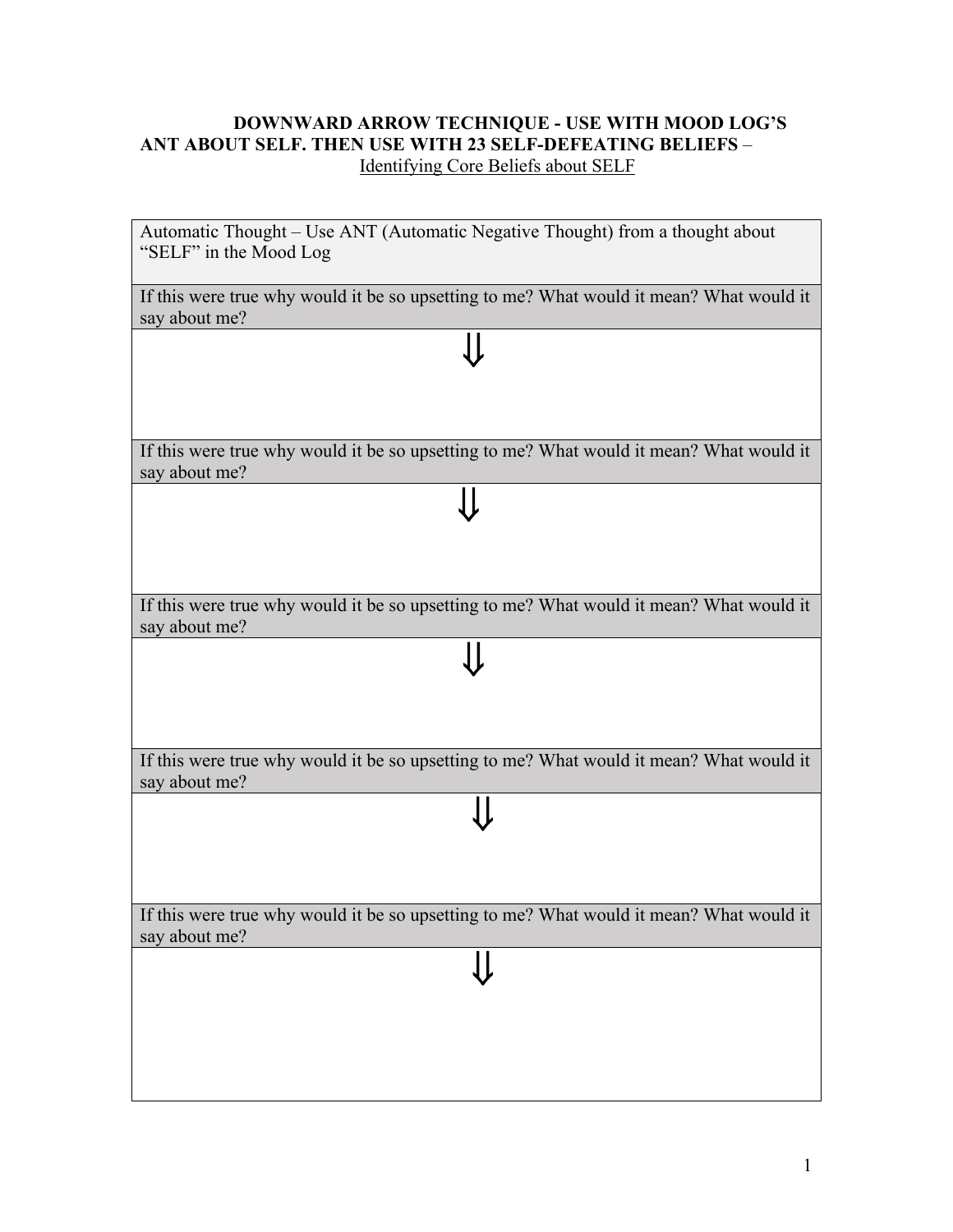| If this were true why would it be so upsetting to me? What would it mean? What would it |
|-----------------------------------------------------------------------------------------|
| say about me?                                                                           |
|                                                                                         |
|                                                                                         |
|                                                                                         |
|                                                                                         |
|                                                                                         |
|                                                                                         |
|                                                                                         |
|                                                                                         |
| If this were true why would it be so upsetting to me? What would it mean? What would it |
| say about me?                                                                           |
|                                                                                         |
|                                                                                         |
|                                                                                         |
|                                                                                         |
|                                                                                         |
|                                                                                         |
|                                                                                         |
|                                                                                         |
| If this were true why would it be so upsetting to me? What would it mean? What would it |
| say about me?                                                                           |
|                                                                                         |
|                                                                                         |
|                                                                                         |
|                                                                                         |
|                                                                                         |
|                                                                                         |
|                                                                                         |
|                                                                                         |
| If this were true why would it be so upsetting to me? What would it mean? What would it |
| say about me?                                                                           |
|                                                                                         |
|                                                                                         |
|                                                                                         |
|                                                                                         |
|                                                                                         |
|                                                                                         |
| If this were true why would it be so upsetting to me? What would it mean? What would it |
| say about me?                                                                           |
|                                                                                         |
|                                                                                         |
|                                                                                         |
|                                                                                         |
|                                                                                         |
|                                                                                         |
|                                                                                         |
| BELIEFS/ATTITUDES THAT MAKE YOU VULNERABLE TO DEPRESSION/ANXIETY                        |